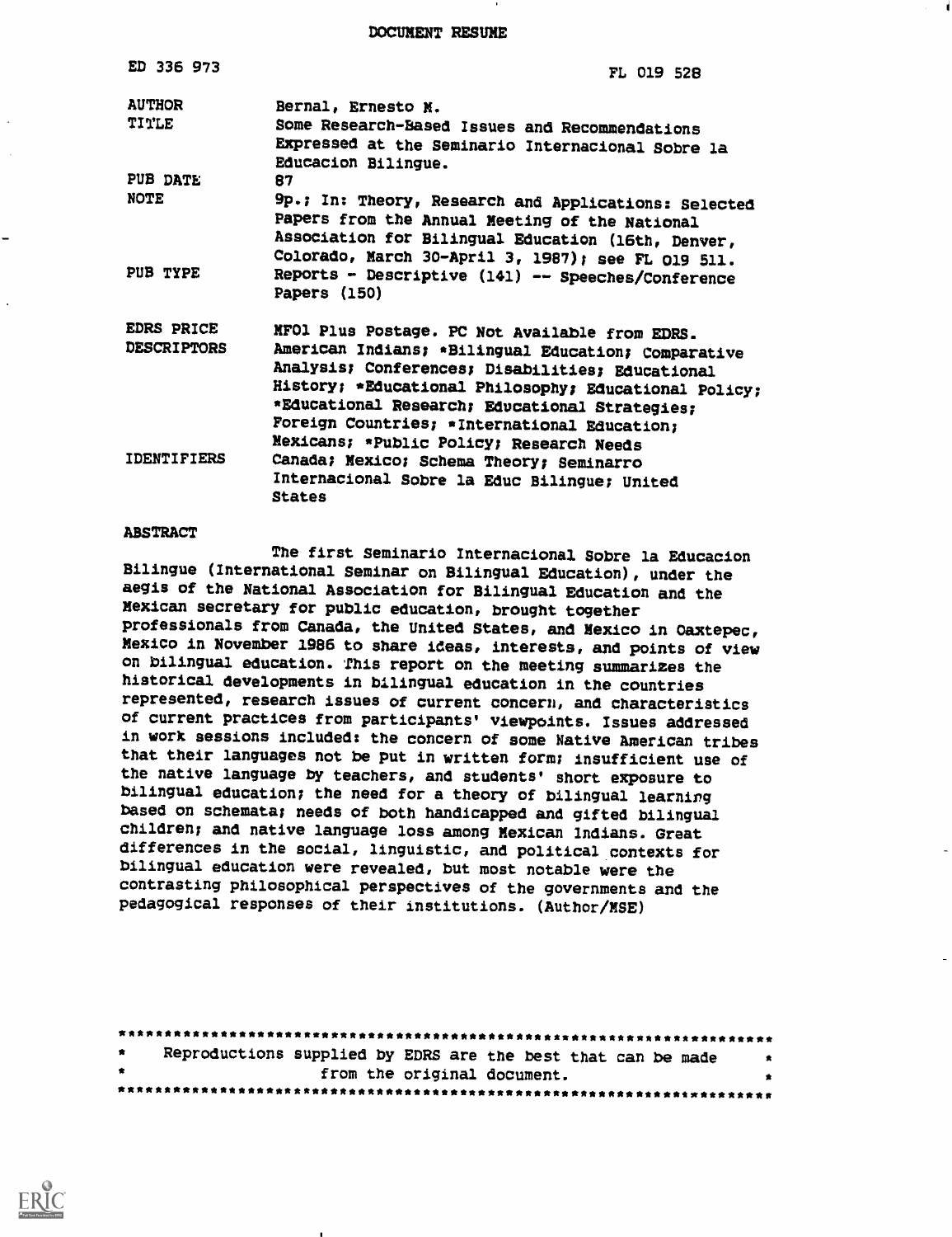U.S. DEPARTMENT OF EDUCATION Office of Educational Research and Improvement EDUCATIONAL RESOURCES INFORMATION CENTER (ERICI

ftiac document has been reproduced as a received from the person of organization ongifkiii,110 it

"PERMISSION TO REPRODUCE THIS

MATERIAL HAS BEEN GRANTED BY<br>BERNAL, ERNESTO TO THE EDUCATIONAL RESOURCES INFORMATION CENTER (ERIC)

# SOME RESEARCH-BASED ISSUES AND RECOMMENDATIONS EXPRESSED AT THE SEMINARIO INTERNACIONAL SOBRE LA EDUCACION BILINGUE

Poin of opnlans stated al erns dor u ment do not increaserly represent official

#### Ernesto M. Dernal

fltc first Seminario Internacional Sobre la Education Bilingue, held in Oaxtepec, Morelos, Mexico in November 1986 under the aegis of the<br>National Association of Bilingual Education and Mexico's Secretaria de In Oaxtepec, Morelos, Mexico in November 1986 under the aegis of the<br>National Association of Pilingual Education and Mexico's Secretaria de<br>Educacion Publica, brought together some 65 researchers from Canada,<br>the United St the United States, and Mexico. They shared :urrent research findings and discussed policy issues in bilingual cducatiun fared by each country. Great differences in the social, linguistic, and political contexts for bilingual education were revealed, but most notable were the contrasting bilingual education were revealed, but most notable were the contrasting<br>philosophical postures of these governments and the pedagogical<br>responses of their educational institutions.<br>The research issues related to bilingual responses of their educational institutions.

The research issues related to bilingual education are numerous and varied, but assume greater range and depth in the context of an international 'symposium. Such was the case when the first Seminario Internacional Sobre la Educacion Bilingue, under aegis of the National Association for Bilingual Education (NABE) and the Mexican Seeretaria dc Educacion Publica (SEP) brought together representatives from Mexico, the United States, and Canada to share ideas, experiences, and points of view on bilingual education. This paper focuses on research and research-based related ideas, conclusions, and recommendations made in Oaxtepec, Morelos, Mexico during November of 1980.

A summary of the historical developments of bilingual education in the countries represented and characteristics of current practices from the point of view of the participants follows.

The bilingual situation in Canada(1) was characterized by an increase in **Pair is a set of the bingual situation in Canada(1)** was characterized by an increase in<br> **N** linguistic diversity. In the 1960's Canada established a Commission on<br> **N** Bilingualism to deal with the challenges presented Bilingualism to deal with the challenges presented to education and government by this heterogeneity. Canada's official policy is bilingualism within a multicultural framework. French and English are the country's official languages, hut there is no official culture. Canada views itself as a  $\mathcal{A}$  linguistic and cultural mosaic (as opposed to the "melting pot" notion in the U.S.). Canadian society consists of approximately one-third native Anglophones: one-third native Francophones: and one-third native speakers

لےٰ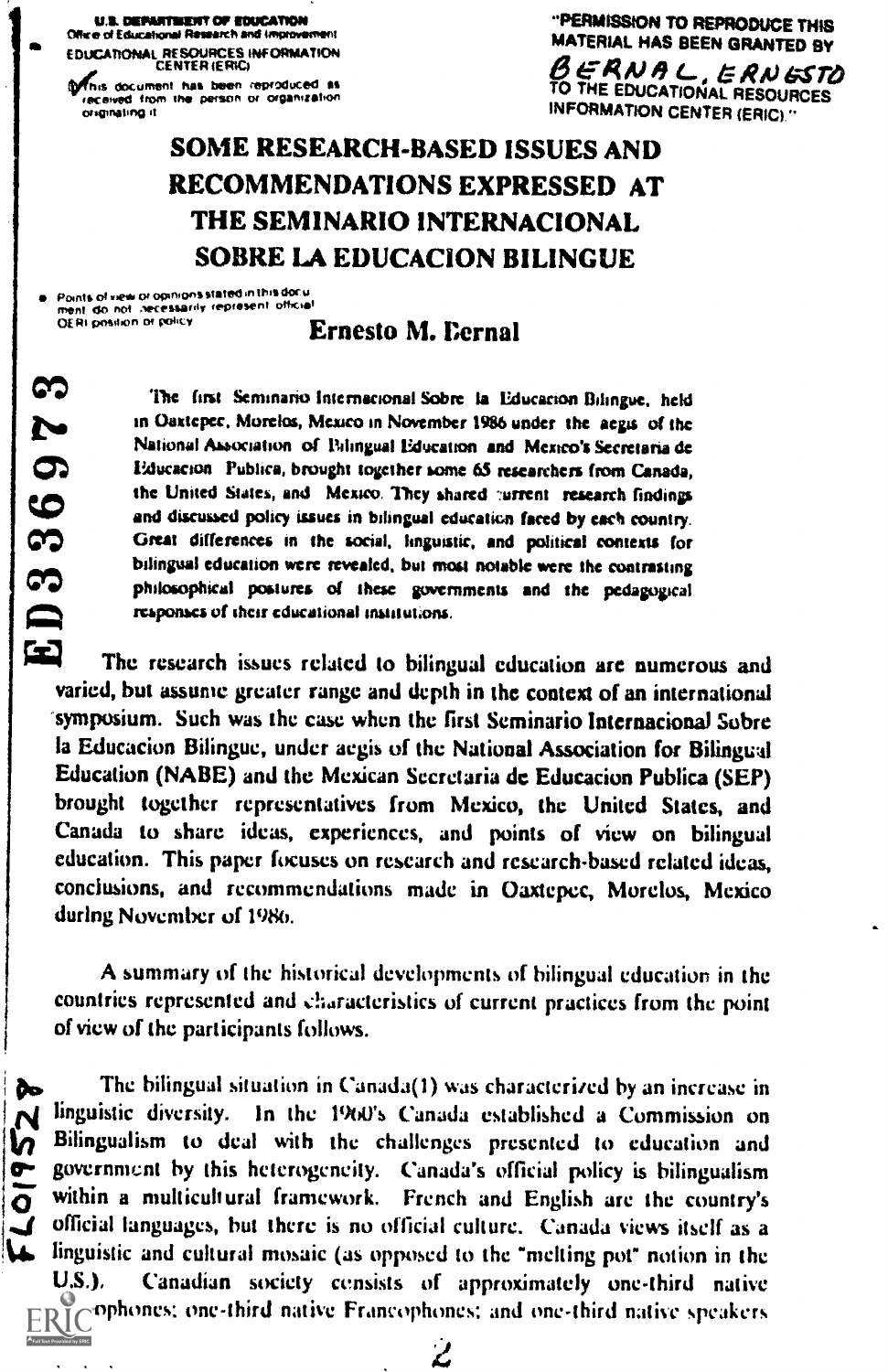of other languages, called heritage languages, spoken by indigenous persons. Immigrant groups make up the fractionsto equal 100 percent.

While Anglo-conformity still exists in the educational system, clearly the attitude towards bilingualism and bilingual education has become one of enrichment. Remediation through bilingual education is not the seal Remediation through bilingual education is not the goal. Immersion in Canada emphasizes the minority language, and that superficial comparisons between U.S. and Canadian versions of the immersion model forget to mention that in Canada bilingualism, not transition or language replacement, is the goal of bilingual education. Bilingual education is seen as a way to extend the franchise, promote educational achievement, and forge a national unity.

Mexico(2), was characterized as one country in which linguistic diversity is primarily among the indigenous peoples. There are approximately 8 million indigenous people in Mexico, approximately 56 tribal groups, most prominent in the northern and southernmost states. Most of these tribes were not actually conquered -- neither by the Spanish nor by their mestizo descendants -- and so do not demonstrate the problems, psychological or social, of a defeated group. They simply maintain their cultures and They simply maintain their cultures and languages in the process of ordinary, daily living, by and large.

It was indicated that Mexican Indians have not been overwhelmed because there is a certain tradition of indigenists (indigenistas) that began with the 'conquistadores' themselves. From the very beginning there were Spaniards and, later, Mexicans who spoke in behalf of Indians and who fought for Indian rights against those who would have subjugated them to achieve their own visions of national unity. Moreover, it was reported that Mexico now officially recognizes its multicultural-multilingual character, and prides itself for it. Hence, Mexico appears to represent a more balanced view, seeking on the one hand to extend full educational opportunities and "castellanizacion" throughout the country while involving the indigenous peoples themselves in the process, accepting their identities, and reinforcing<br>their cultures. Mexican educators believe that the process cannot be Mexican educators believe that the process cannot be effectively carried out without the active, prescriptive participation of each community and its bilingual teachers, and are committed to finding "adequate pedagogics" (pedagogias adecuadas), and explicitly reject all forms of "aprendizaje violento" (imposed learning) which they believe can only compromise ethnic identity and damage the individual personality.

The report from the United States (3) revealed that the history of bilingual education is essentially compensatory, i.e., a pedagogy based on a

 $\beta$  Rest copy available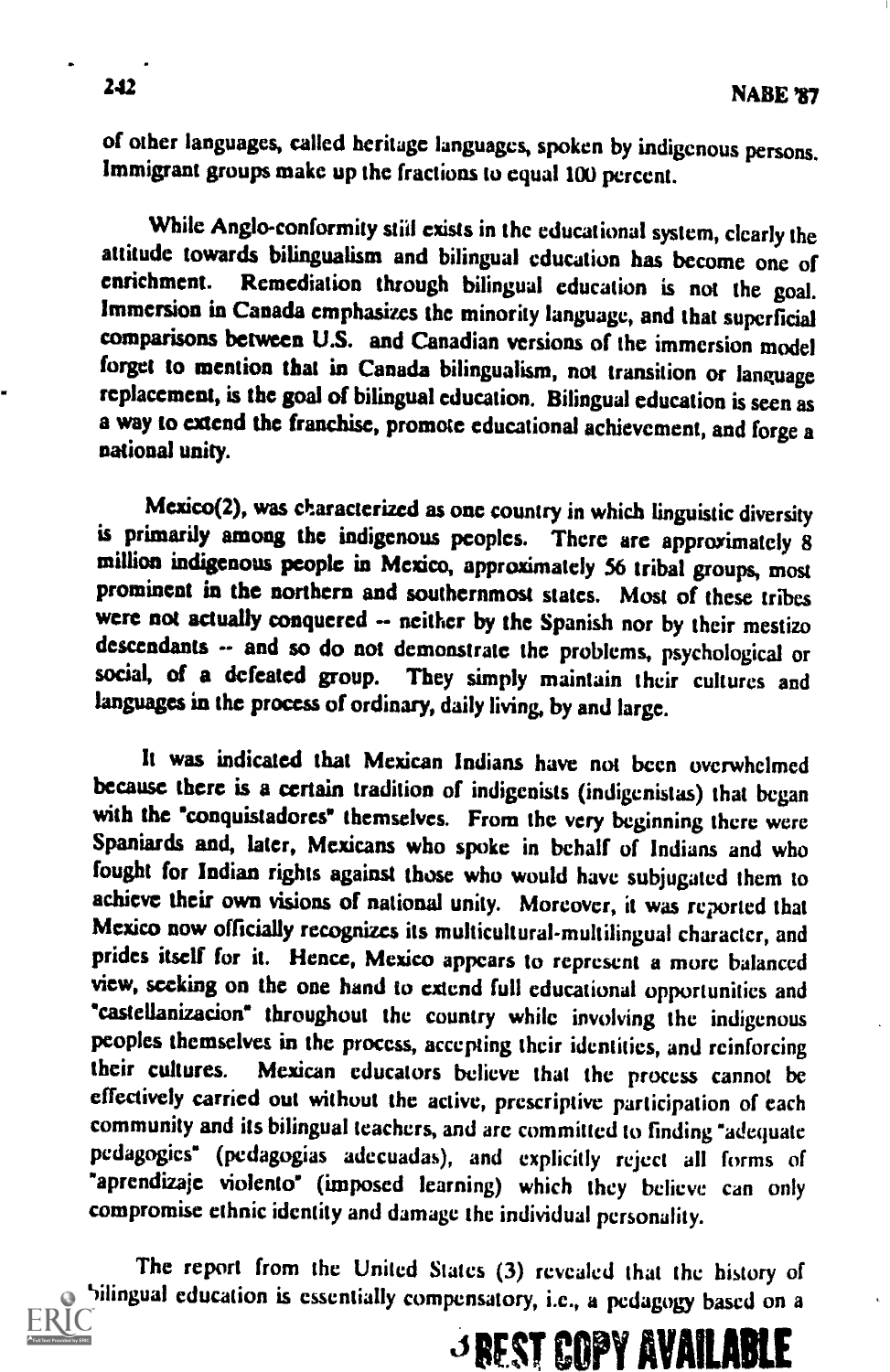#### Researched - based issues and recommendations 243

deficit hypothesis. Numerous political struggles have historically surrounded the bilingual education movement and arc currently expressed in the English-only/English- first movement. It was emphasized that some states might eliminate all languages but English from the schools if they could.

It was opined(4) that the U.S. possesses the greatest potential educational resources, but seems to be the furthest behind in its attitudes toward bilingual education and in its appreciation of cultural diversity. Bilingual education as usually practiced in the U.S. was described as transitional. This, coupled with the pressure to see results in English achievement tests quickly, was perceived to bc responsible for many abuses. These include thc nominal labeling of programs as bilingual when in fact there is little or no use of native language for instruction, and the premature consequent exit or reclassification of children, to their later academic detriment. The result is that subtractive bilingualism has become a hidden agenda. The schools' unwillingness to modify mainstream education in any way but to relegate limited English proficient (LEP) students to compensatory programs illustrates the second-class status of language-minority students.

At the recent period of U.S. educational history when minority-background educators were entering the public school systems in unprecedented numbers, certain steps were taken in the name of educational excellence which served to inhibit this trend, e.g., teacher competency testing. By not allowing the complexion (literally) of public education to change, the status of the public schools in the majority voter's eyes might perhaps not be diminished, or so it would seem. An interpretation of these developments given was that key United States policymakers have used governmental resources to suppress all expressions of ethnic ascendancy in the public schools in order to preserve public confidence in and financial support for these institutions. Bilingual educators are left to wonder if the schools intend to enhance the education of non-dominant ethnic groups or to limit their social mobility and participation in U.S. society.

### Research Issues

While there were several research papers presented at the Scminario Internacional, numerous research-related points were also made throughout the sessions.

From Canada(5) some provocative ideas in the use of computers to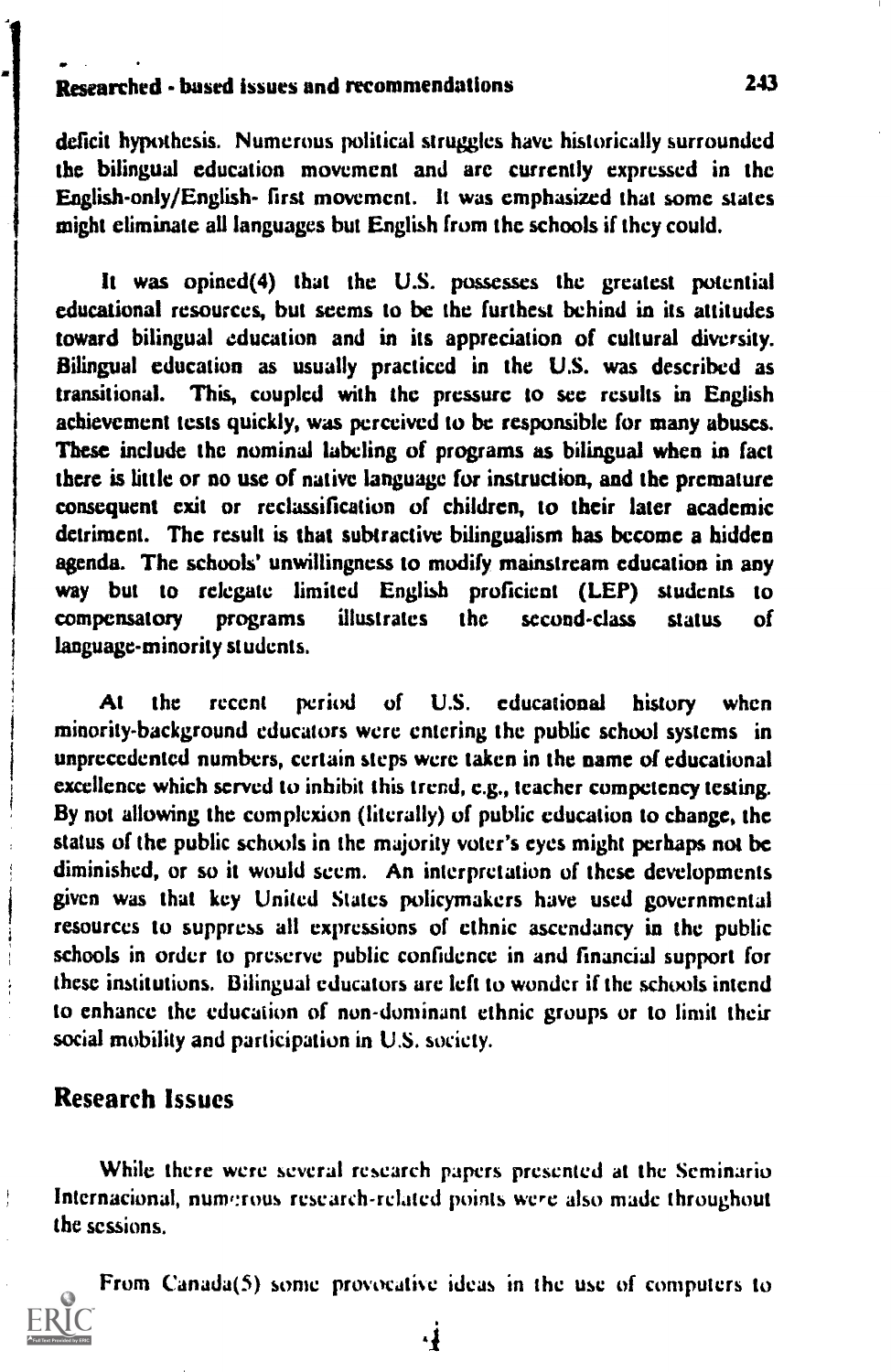promote reading and writing as ways to develop academic skills were discussed. The discussion centered on ways in which students can interact with other students locally and in remote sites through computers.<br>Cost-efficient examples included international students exchanging planning and executing joint study projects through computer networks. Such exchanges through the medium of computers stimulate tho ght and cross-cultural uaderstanding in very meaningful ways, thus pros noting <sup>a</sup> 'aumanizing ede-ation while developing academie skills.

Also from Canada (6) a concern was presented about curriculum and program evaluation of Indian education. It is apparent that evaluations of these programs did not take into account any locai goals but used Anglo standards of student achievemert exclusively. There are 65 indigenous languages in Canada, but most groups are small, isolated, and deeply divided.<br>They comprise some two percent of Canada's population. Although there is widespread use of compensatory education for indigenous children, only 20 percent or so of them arc LEP. Indians who receive a formal education often refuse to speak their native language when they return home because their LI has not matured and they would be ridiculed if they were to speak it. It is unfortunate indeed that formal schooling compromises indigenous children's native language and cultural participation.

A study (7) of the education of indigenous peoples in Mexico shed doubt on the efficacy of the current Mexican ideology toward indigenous populations. It was expressed that only the test of time will determine the government's true willingness to teach literacy in the native languages of indigenous tribes.

It should be noted that no other presentation galvanized the participants' perspectives quite as much as Bilingual Education Research: Searching for a Paradigm, a Mission, and a Future (8). The author<br>maintained that current evaluation and research studies have inadequate designs and need a radical shift in focus from whether bilingual education works to the investigation of how new educational technologies can be used<br>in the classroom and how cognitive and information processing theories can be made relevant to bilingual teachers, how bilingualism can become a window into the human mind, It was stressed that these types of issues have not been dealt with by bilingual researchers because they lack a paradigm for investigation, hence a randomness of pursuit for knowledge has resulted. There is a need to define critical knowledge issues, not educational or policy issues. A new paradigm would lead research to a "higher level."



244

5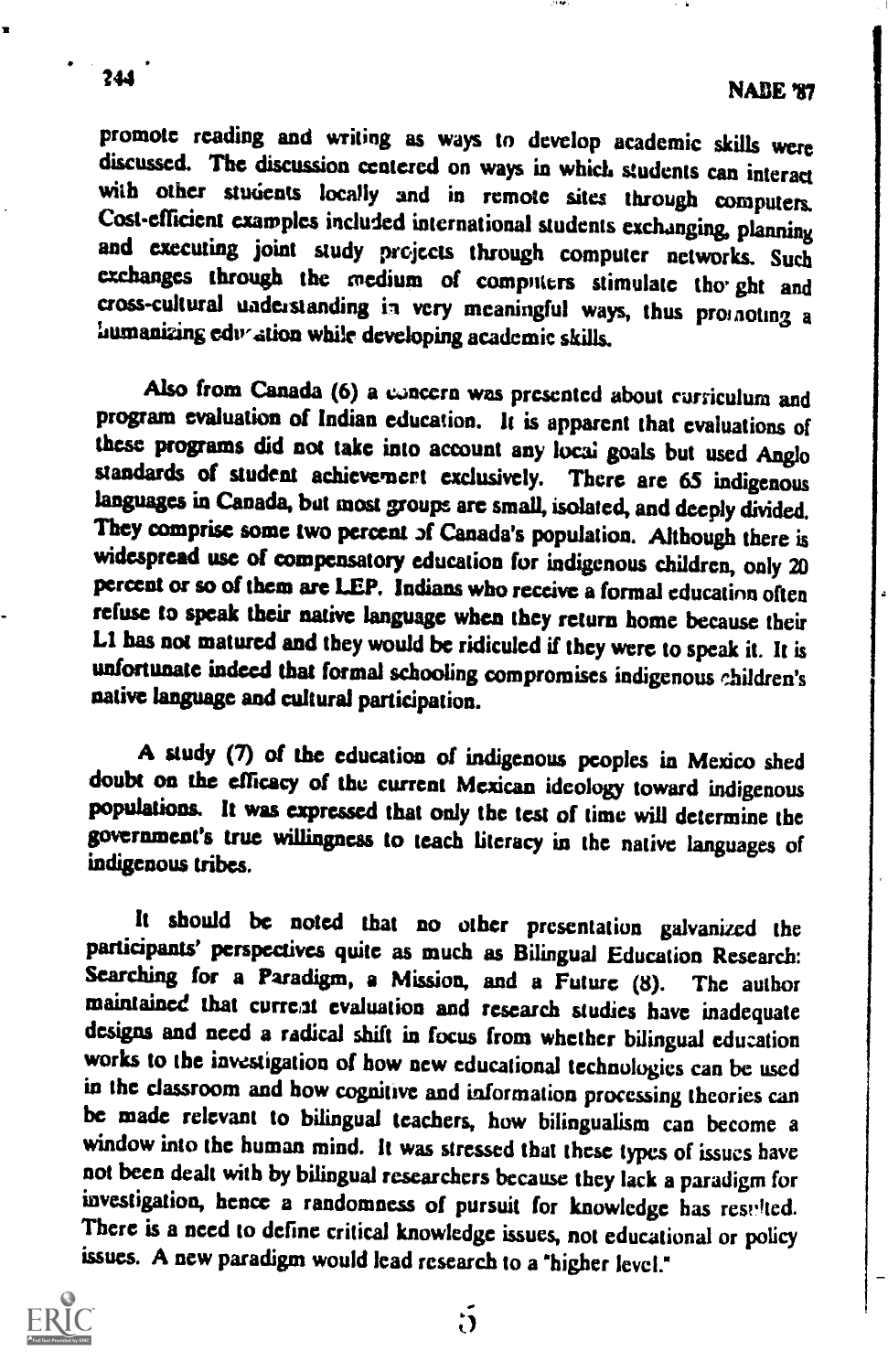### Researched - based issues and recommendations 245

Bilingual researchers lack a Mission, such as the health professions have seeking a solution to particular diseases. While excellence in education is a Mission, bilingual education and Head Start are missions, viewed as special and easily criticized. The result is that funds to carry out adequate research in bilingual education are not available. Instead the only real Mission in compensatory education is cultural homogenization. Bilingualism is compensatory education is cultural homogenization. acceptable for the cosmopolitan and educated elite but it is to be eradicated for all the  $rel.$ 

The above presentation concluded with the observation that without a research base, policymakers are free to formulate laws and regualtions to fit their own agendas. A Mission must surface to capture the interest of these policymakers, and a research paradigm must be formulated which is more closely tied to research and development  $(R \& L)$  than to program evaluation. The goal should be to produce a language-competent society.

Participants highlighted the fact that no paradigm per se has been proffered. Disagreement was voiced over the idea that knowledge, educational issues, and policy concerns could bc easily divorced from each other. Any new paradigm for research should look at these three elements simultaneously. R  $\&$  D was viewed as an activity closely related to evaluation, since it is inevitable for bilingual education to be scrutinized for effectiveness. Questions were raised regarding current scientific research methodologies capacity to deal with all the complex variables found in classrooms. A belief that the general population of the U.S. will not give educators a mandate for bilingual education, irrespective of what evidence for its effectiveness in uncovered, permeated the discussion.

The need to provide a political-historical perspective to study bilingual education was emphasized. Otherwise, researchers would substitute more "scientific" approaches for social science research efforts and thereby produce a pseudo-science. Another concern pointed was that the evaluation of programs tantamounts to an evaluation of bilingual education. Federally mandated evaluations are often conducted prematurely, i.e., before the bilingual programs have had a chance to bear fruit.

The participants articulated the general tenor of the meeting. There was a consensus that any new paradigm for research should enrich appropriate social science methods so that complex phenomena such as bilingualism and bilingual education can be explored to the fullest.

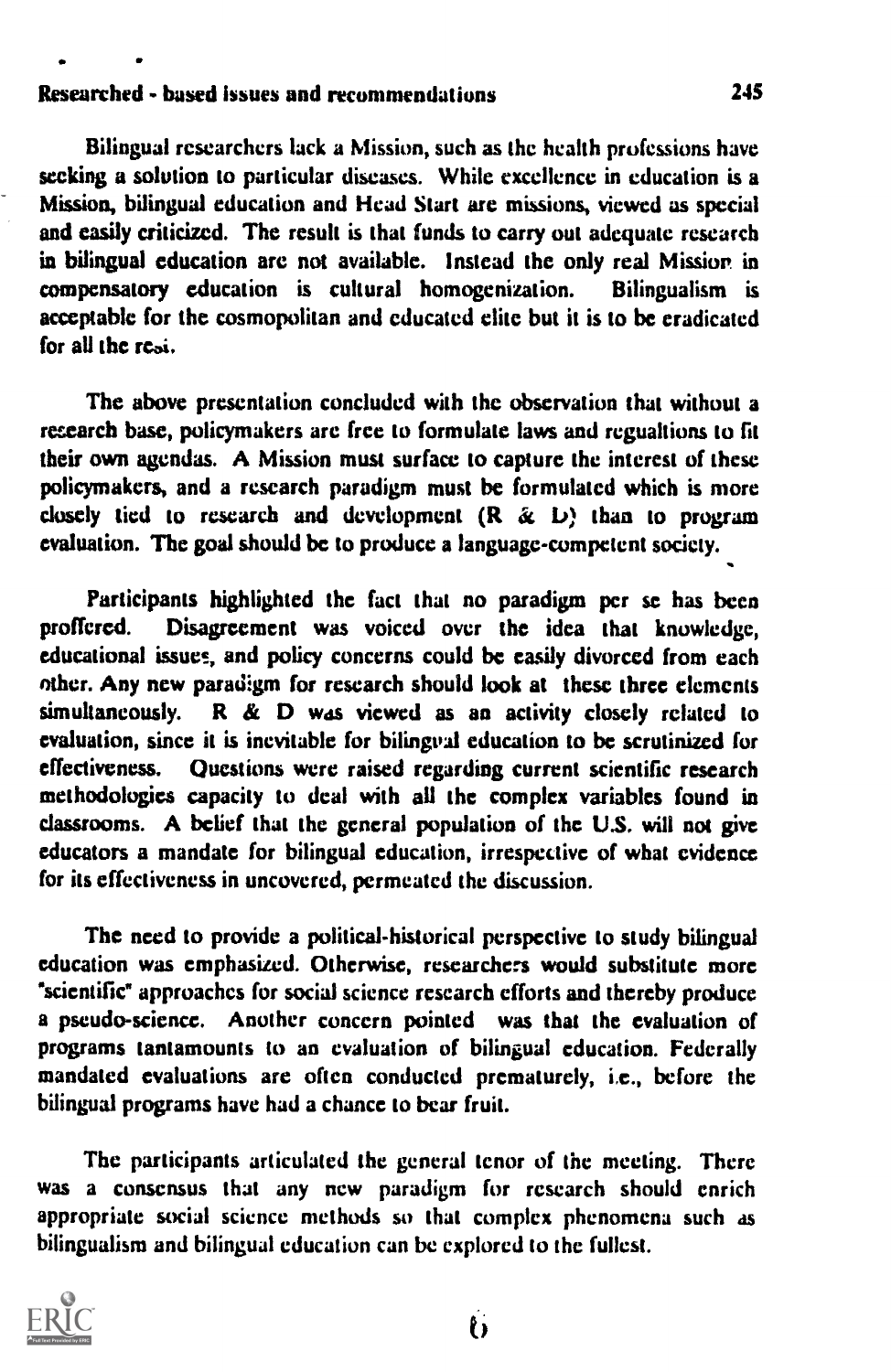### Work Session Reports

The different sessions on research, teacher training, and programs generated a number of research-related ideas or considerations.

A concern that some Native American tribes do not want their languages to assume written form, was expressed. This would make their languages accessible to non-Indians, and they do not want to lose their languages by sharing them (10).

Participants expressed that the insufficient use of LI by teachers, and the short exposure to bilingual education are some of the reasons why in the U.S. bilingual programs have failed to produce good results. For bilingual programs to succeed, they must be integrated into the regular curriculum, and materials of equal quality must be available. Bilingual education must lose its remedial connotation, and to achieve this its advocates must enlist the support of middle class Americans by demonstrating that bilingual education has a payoff for their children as well.

The need for a theory of bilingual learning bascd on schemata was expressed. Such a conceptualization could account for changes in the mind as a result of experience, and help explain the obvious transfer of learning evident in more mature persons who are in the process of acquiring a second language. Furthermore, it could explain how in a linguistically appropriate environment, an active and involved LEP student can use his/her repertoire of secure sche nata to acquire new ones while maintaining a sense of dignity.

Handicapped bilingual children were not overlooked at the Conference. One report(14) indicated that there are no differences on Piagetian conservation tasks between monolingual and bilingual groups of educable mentally retarded (EMR) Spanish- speakers. This implies that bilingualism does not adversely affect the cognitive performance of these children as in the case of non-handicapped students. Thus the common wisdom of teaching LEP EMRs in English was not supported. A concern was expressed in relation to gifted students. There appears to be a research basis to support the use of culture-specific definitions of giftedness to select children for these programs. Such definitions require further research, since there is a notable lack of appropriate diapostic materials for non-mainstream, linguistic and cultural groups.

An additional issue related to research findings on Mexican Indians and the aspirations of Mexico's bilingual programs was voiced. Traditional educational efforts are responsible for the fact that many Mexican Indians --

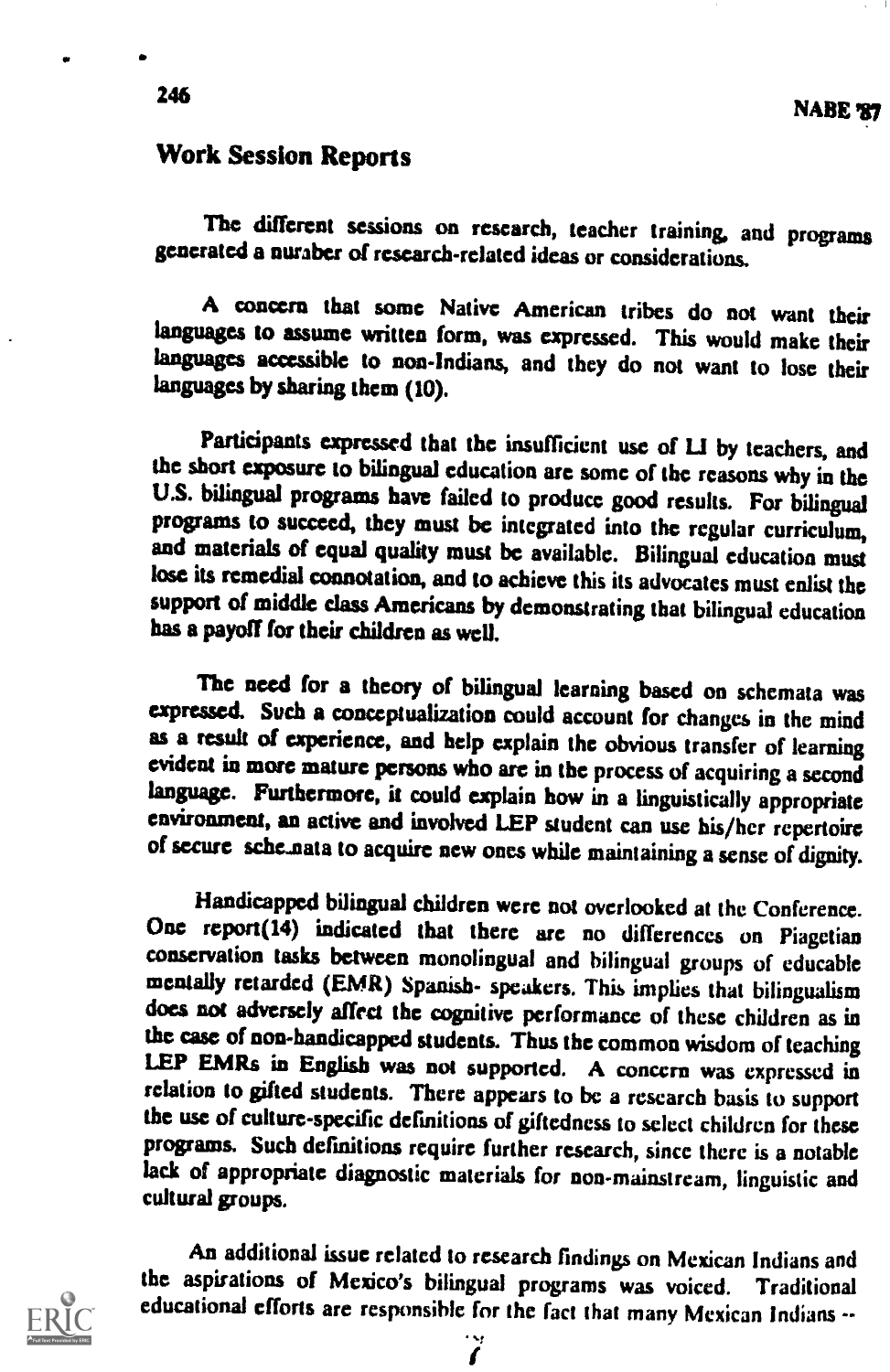#### Researched - based issues and recommendations 247

according to their parents, their teachers, and a review of academic measures -- have not become adequately fluent in Spanish and have lost some fluency in their native languages. However, it was expressed that Mexico realized that it must build the native languages of these children and that the only way to achieve equity for language- minority children is through a bilingual program whose clear goal is language maintenance.

### Conclusion

Several conclusions based on research and the Canadian experience were drawn(16). They arc:

I. Bilingual education is a national resource, hence learners and their parents must bc given a choice about participation in either transitional or maintenance programs.

2. Research and evaluation  $(R & D)$  models for bilingual programs should lend themselves to accountability and basic research.

3. While there arc tests and techniques for estimating children's language proficiency, new scales which are more clearly developmental need to be prepared.

4. Some mental skills necessary to do well on certain kinds of tcsts are test-circumscribed skills and have little or no relation to real life. Instead, the development of different cognitive profiles may prove more appropriate.

Furthermore, it was clear that the three countries represented very diverse settings, attitudes, and practices vis-a-vis bilingual education and settings, attitudes, and practices vis-a-vis bilingual education and language-minority populations. What was interesting however, was how receptive the participants were to the more professionally daring and politically liberal ideas which either grew out of research or were proffered for their heuristic value. What began as an orchestration of potentially interesting general topics, specific papers, and thematic roundtables quickly evolved beyond that point. Succeeding prescntors seemed to find new energy from previous presentations and appeared to build upon them, thus modifying and enhancing their prepared talks. There was a definite departure from traditional thinking, attitudes, and praxis at the Seminario, and a tendency to see research, evaluation, and curricular innovation as complementary. 't nis cross-national meeting was notab'e for both the generation of new ideas and the affirmation of the need for more holistic and politically unapologetic approaches to the field of bilingual education research and practice.